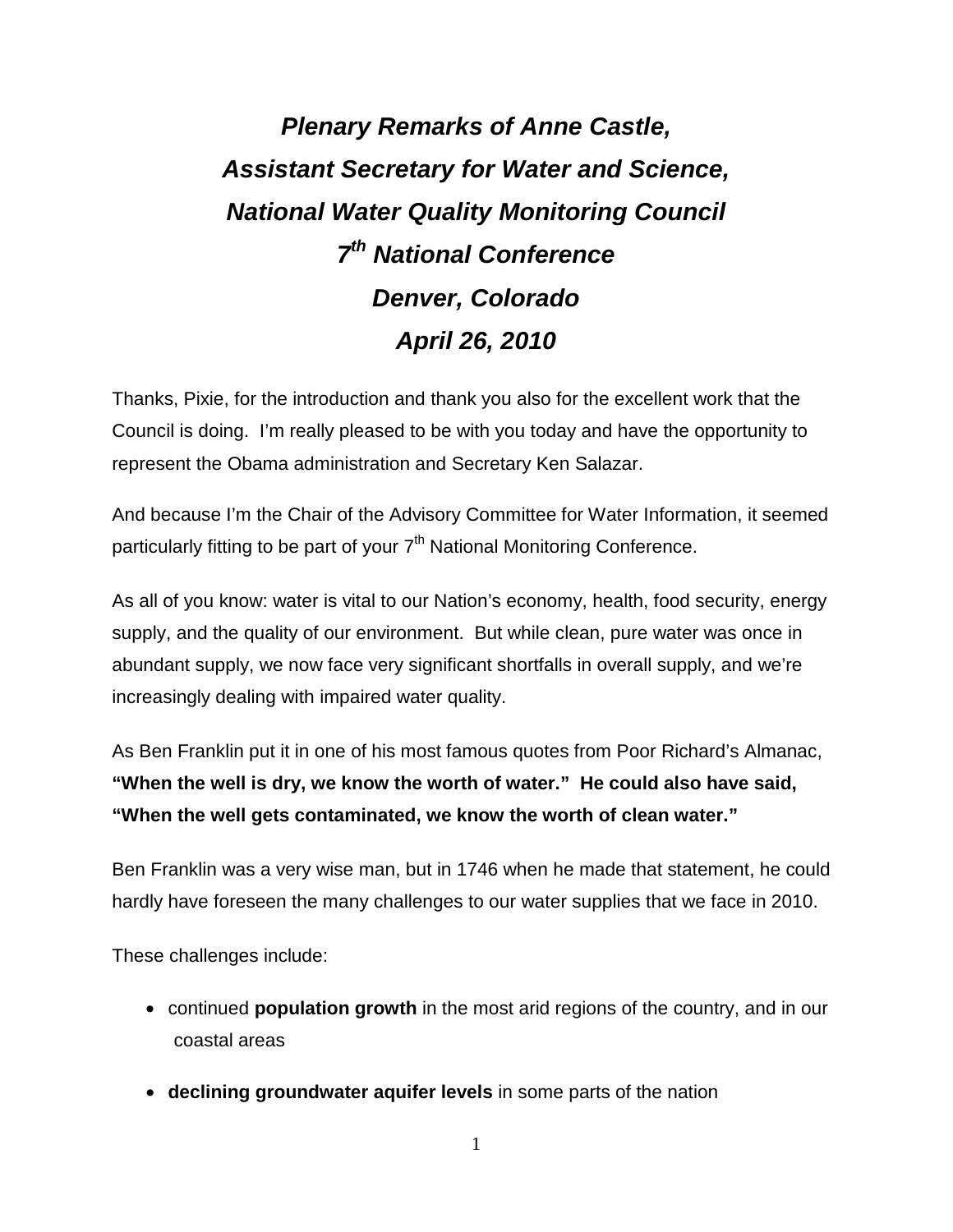- **decreased water quality** in some of our rivers and lakes due to historical spills or discharges, excess nutrients, and constituents that aren't dealt with in wastewater treatment processes,
- **climate change impacts**, including changes in the timing and amount of runoff, dust on snow problems, and increased erosion caused by wildland fires.

In many parts of the nation we're seeing intense conflict over our limited water resources. We have more direct competition between different needs:

- water for agricultural production,
- water for urban populations,
- water for environmental sustainability, and
- water for energy production.

All of these needs are legitimate and important to our national well-being.

Making good decisions about these conflicts requires a desire to collaborate, and sound scientific information on which to develop and evaluate options.

But, as this audience well knows, secure water supplies are not just about water quantity. "Available" water is a function of both water quantity *and* water quality. Poor water quality can render just as unavailable as decreased supply. And it can affect quality of life for all American citizens.

At the Interior Department, our programs need to integrate water quality and quantity on a national scale.

We need water of good quality that's safe for drinking, as well as suitable for recreation, irrigation, energy, industry, and for the protection of our ecosystems and living resources.

It's because we have that goal in mind that the Interior Department is a primary sponsor of water monitoring and water science to better understand both water quantity and quality.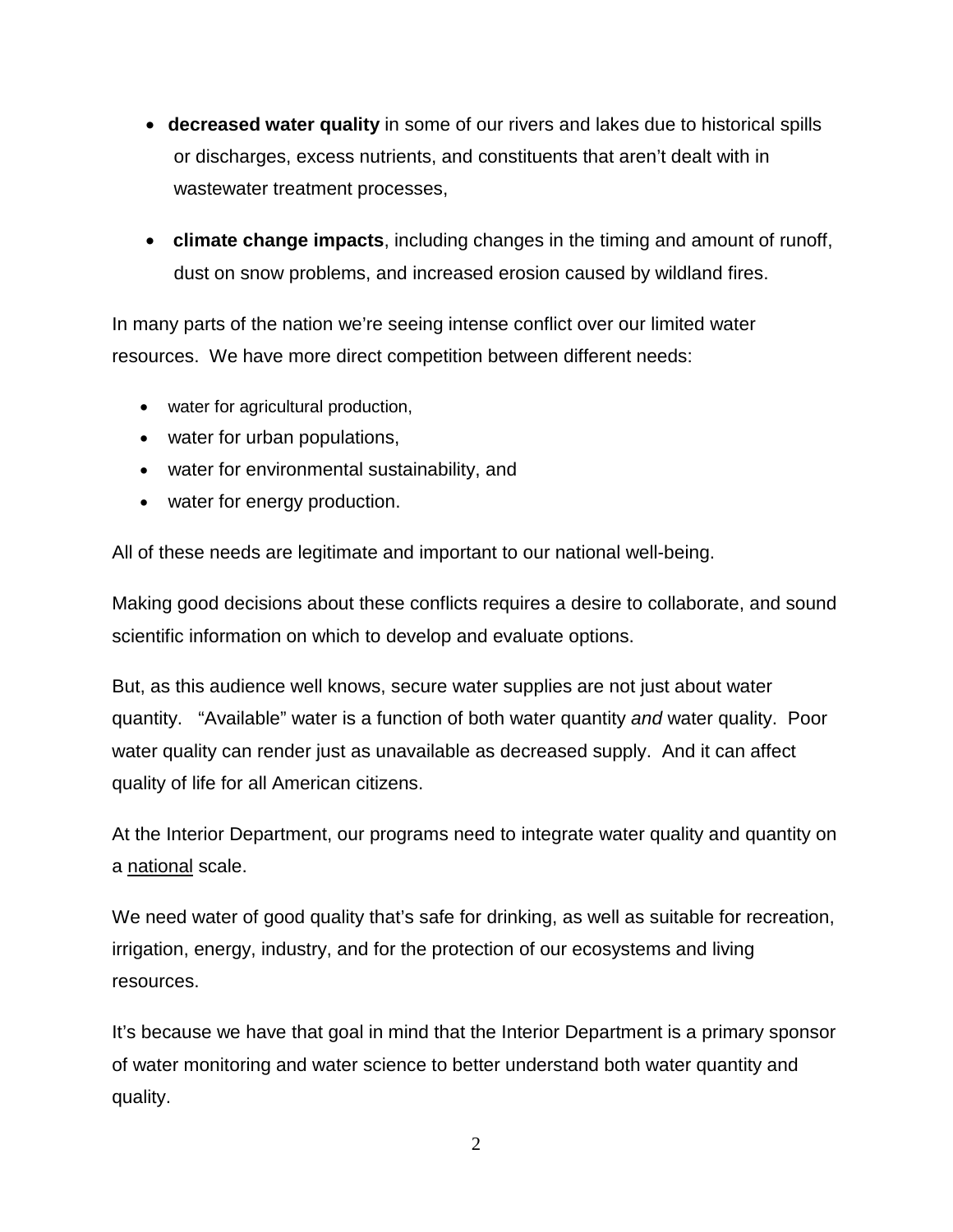Some of our programs and initiatives have been around for decades and you're all familiar with them. Some programs are much newer.

But the goal of all our water monitoring efforts is to provide timely and relevant science to support decision-making about the protection, management, and restoration of water for human and ecosystem health. And to achieve water sustainability for the future.

But even robust monitoring and science is not enough. We also need to use every opportunity to communicate that data and science in a way that's accessible to a multitude of federal, state, tribal, local, and non-governmental stakeholders involved in water issues.

We need to help the general public understand the relevancy of water issues and the data and science behind them. And that communication effort is a primary mission of the Interior Department and, particularly, of USGS.

I'm going to highlight today some Department programs—both new and existing—that I think will be of interest to this group, and that are intended to help us meet the water challenges brought of the  $21<sup>st</sup>$  Century.

First – a new Department of the Interior program known as WaterSMART – SMART stands for Sustain and Manage America's Resources for Tomorrow. On Feb. 22, Secretary Salazar signed an order creating the WaterSMART program and establishing a new water sustainability strategy for the United States. Two Interior bureaus—the USGS and Bureau of Reclamation—are major players in the Department's WaterSMART program. USGS, of course, is the nation's leading earth science agency and Interior's science and water-monitoring arm, while the Bureau of Reclamation is the largest supplier and manager of water in the West.

WaterSMART will give a big boost to the USGS's National Water Census, which will be conducted for the first time in over 30 years. Because the WaterSMART program is implementing provisions of the SECURE Water Act, the water census has been renamed, to the WaterSMART availability and use assessment – that's the language used in the legislation.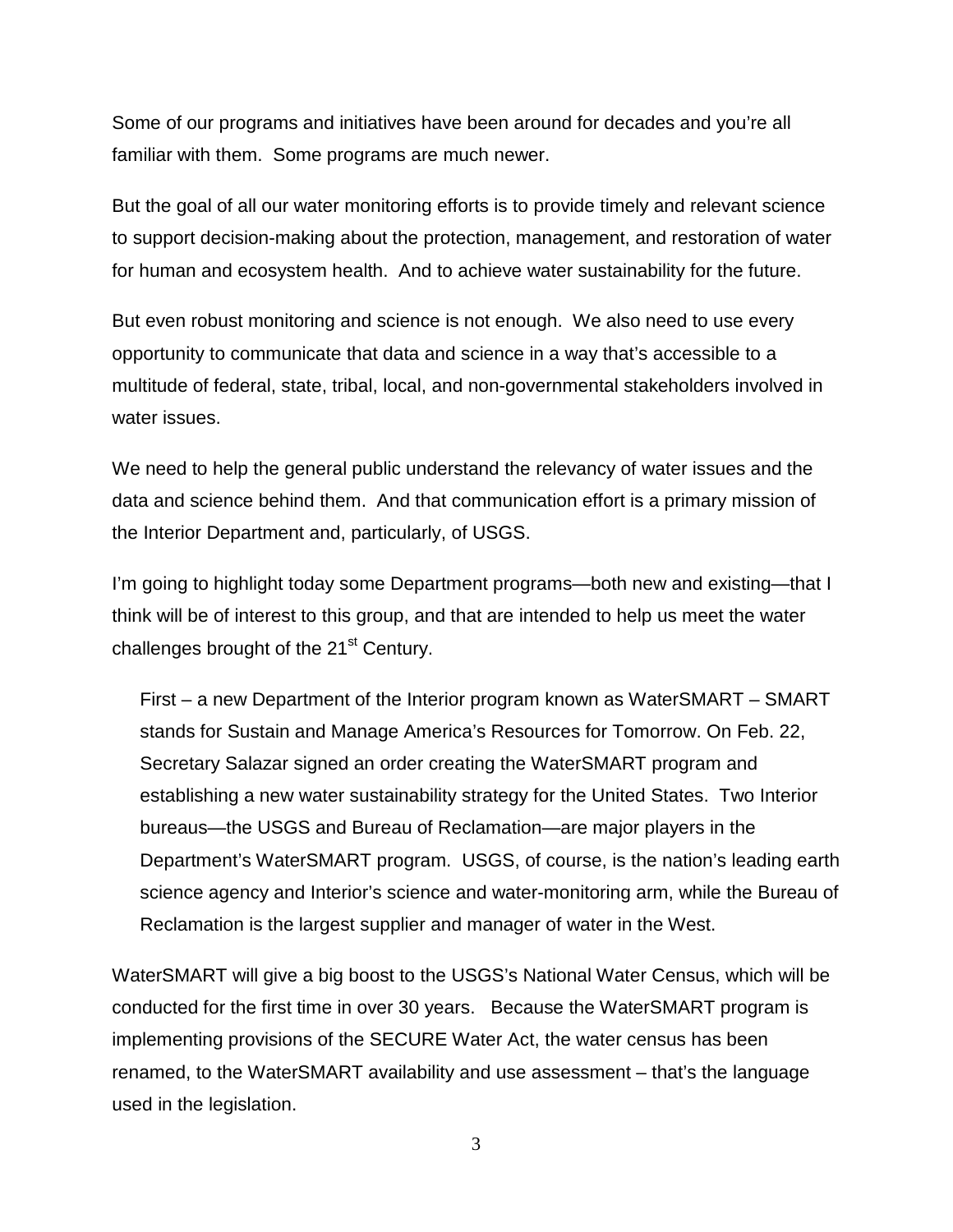Although this WaterSMART assessment will first focus, in large part, on water use current supplies and future needs—it will also include water quality by looking not only at water needed for irrigation and energy, but also water needed by ecosystems and minimum flows to maintain healthy fish and biological communities.

This recognition of the water needed to support ecosystems is a significant shift in our overall thinking about water that has occurred in the past few decades. In the past, water was allocated among competing, mostly out-of-stream uses, without regard for the environment.

Today, the environment has a place at the negotiating table. And, in many different places, we're looking not only at the quantity of water needed by fish, but also at the timing and quality of water needed to maintain the entire riparian ecosystem, so that our future supplies and water quality won't be diminished.

The WaterSMART assessment will also look at water-availability indicators, such as changes in groundwater storage, stream runoff, and inter-basin transfers.

The WaterSMART initiative also includes a USGS grant program to assist state water resource agencies in integrating their water use and availability datasets with federal databases. We have \$1 million in the President's 2011 budget for these grants. They're part of the SECURE Water Act implementation as well.

WaterSMART also includes Reclamation's cost share grant programs, Title XVI and WaterSMART grants. There's substantially increased funding requested in the President's 2011 budget: from \$35 million to over \$62 million. These grants support water efficiency projects and recycling and reuse facilities. Our increased funding is expected to support 60 to 75 new on-the-ground projects.

These cost-share grants allow states, tribes, irrigation districts, and water districts to leverage their money and resources on various types of projects that conserve and use water more efficiently.

In making the awards of the grant funding, we'll be looking for projects that also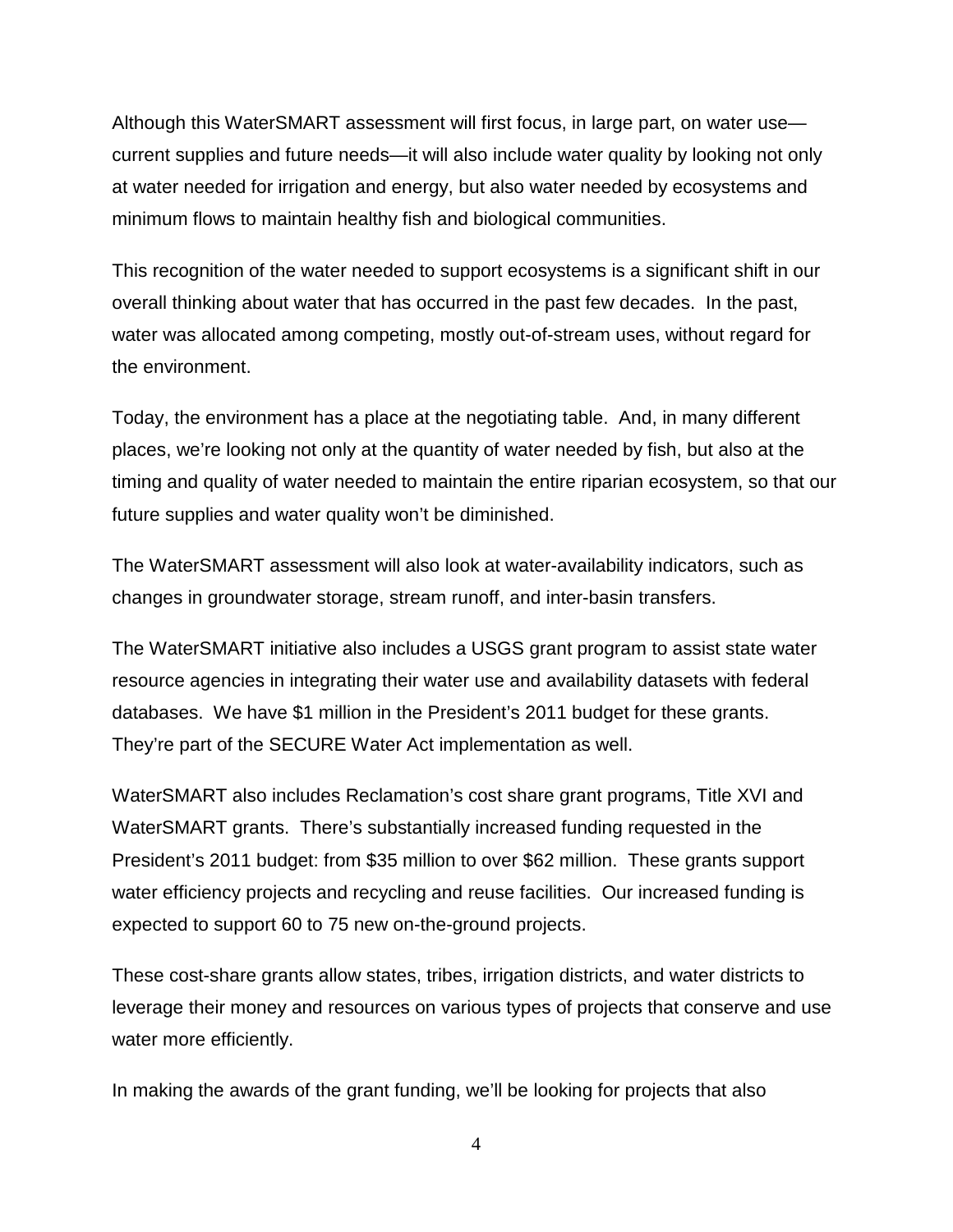increase the use of renewable energy in the management or delivery of water, or generate energy savings ans well as water savings, protect endangered and threatened species, or introduce new sources, like seawater or brackish ground water so we can stretch our available supplies.

Those programs are primarily about water quantity. But today, I also want to talk about some of our existing Interior Department programs that focus specifically on water quality – because again, both quantity and quality are necessary to ensure sustainable water supplies for our future needs.

I don't have to tell you how water quality issues facing the U.S. have changed since implementation of the Clean Water Act in 1972. Actions and regulations since then have greatly helped to control point-source contamination, particularly from the publiclyowned wastewater treatment plants and from private industry.

But now, we're turning to the next set of problems, we're seeing much more focus on *nonpoint sources* of pollution, like agricultural drainage, from urban runoff, from forest harvesting, and even from the atmosphere. Those wildland fires we're seeing as a result of climate change can mobilize years and years of atmospheric deposition in soils and bring those chemicals into the stream systems.

We're seeing more issues with constituents of emerging concern, like pharmaceuticals, volatile organic compounds, pesticides, herbicides, and industrial chemicals. We're also seeing seawater intrusion, nutrient loading, and invasive aquatic species.

More than ever, we need consistent information and assessments and research on these new contaminants and nonpoint sources and all of the stresses that affect water quality and trends over the long term.

To help provide that information, the Interior Department is continuing its support for a multitude of programs dealing with these issues.

Like the USGS Cooperative Water Program--which is conducted as a partnership in cooperation with about 1,500 local, state, and tribal agencies—and the National Water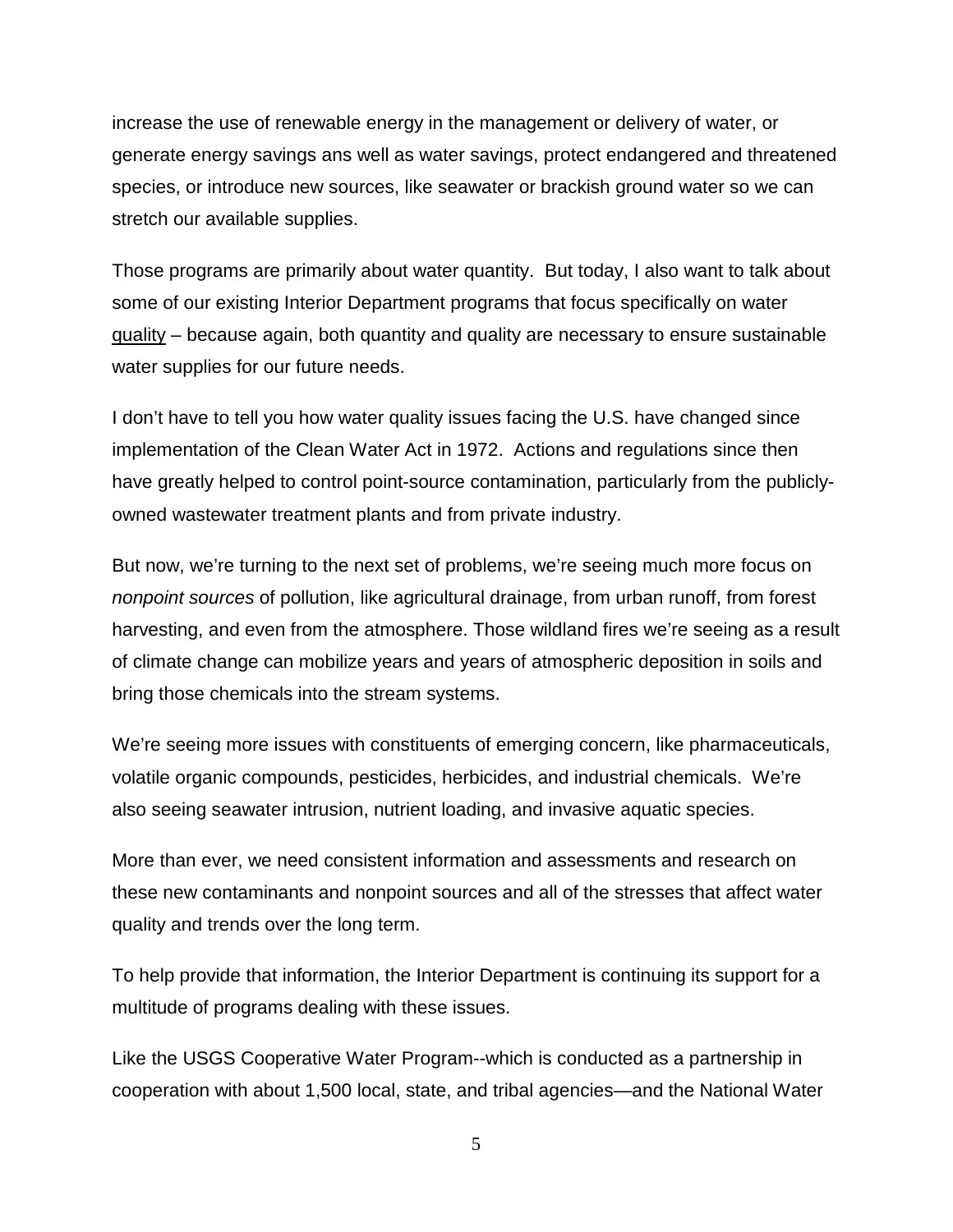Quality Assessment (NAWQA) Program, in existence since 1991. It originally focused on particular river basins and now has expanded to regional and national assessments.

The Toxic Substances Hydrology Program, even older, in existence since 1982. It evaluates environmental contamination and management of contaminated sites. It also looks at the transport of contaminants so that we'll be able to make good decisions about what to do in the future.

All of these programs provide critical science and monitoring on the physical, chemical, and biological conditions of our waters. And, even more importantly, this data allows us to relate those parameters to our human activities on the landscape, and to natural factors like climate, hydrology, and geology.

This is critical for a couple of reasons. **First**, water quality has to be interpreted in the context of streamflow. Ground water chemistry has to be interpreted with an understanding of the underground hydraulics and aquifer characteristics.

**Second**, the background data is critical because we all know that variability is the norm. Inevitably, we have wet and dry periods. Whether it's short term resulting from climatic shifts like El Nino, or long-term changes associated with greenhouse gases, this variability can literally overwhelm our best efforts to control pollution and restore ecosystems.

So, it's only by looking at water quality through the lens of the background data that we can pinpoint what is really happening – that we can identify what is really controlling water quality and impairment, so we can effectively manage our waters over changing times.

#### **So what do we need to take on this challenge?**

#### **The Department supports 3 national commitments.**

**First,** we need a national commitment to **long-term, credible data to understand where, when, how, and why the nation's water quality and quantity is changing over time**, for better or for worse. This kind of monitoring will help us predict and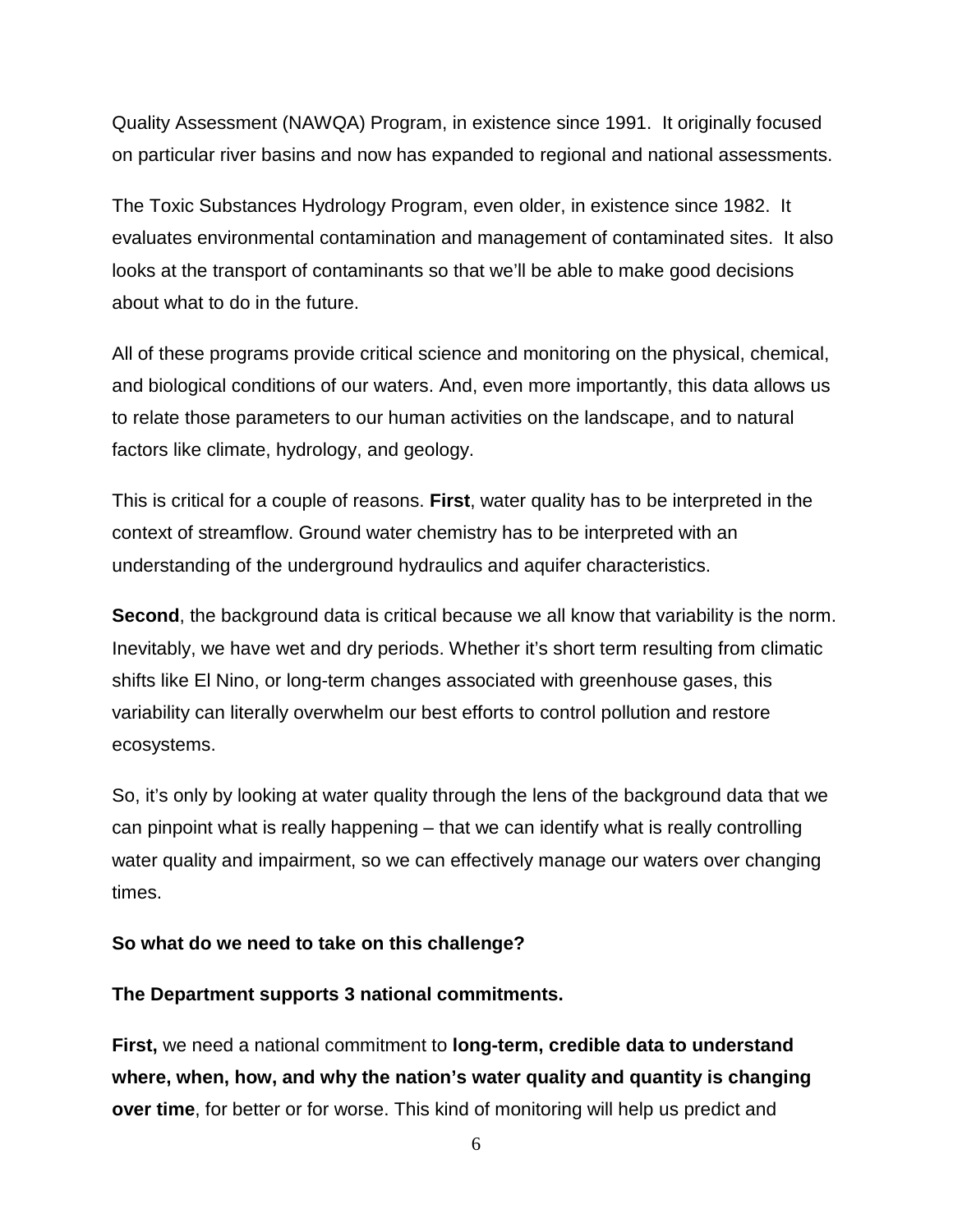understand future impacts from our changing climate, water use, population changes, and how we use our land.

**Second,** we need a national commitment to **research on emerging contaminants**.

Chemicals used in our daily lives at homes, on farms, and in industry, like pharmaceuticals, personal care products, detergents, pesticides, hormones, and flame retardants, etc., are now being found at low levels in streams and ground water across the country.

Some of these contaminants are accumulating in wild plants and animals, in agricultural commodities, **and** in humans.

The monitoring that's done for compliance with regulations (like the Safe Drinking Water Act or Clean Water Act) focus on only a subset of the thousands of chemicals created and released to the environment every day.

The new phrases "emerging contaminants" or "contaminants of emerging concern" are now used to describe these understudied chemicals, and research is needed to answer questions about the presence and magnitude and persistence of these elements in the environment.

Fortunately, modern analytical chemical techniques are enabling scientists to detect and quantify a broadening range of emerging contaminants in a variety of water environments. That's allowing us to assess and prioritize these contaminants, and to understand their associations with potential ecological harm or human effects.

**Finaly**, we need a national commitment to **continued development of reliable models that help to forecast the fate and transport of contaminants in places that we can't afford to monitor**.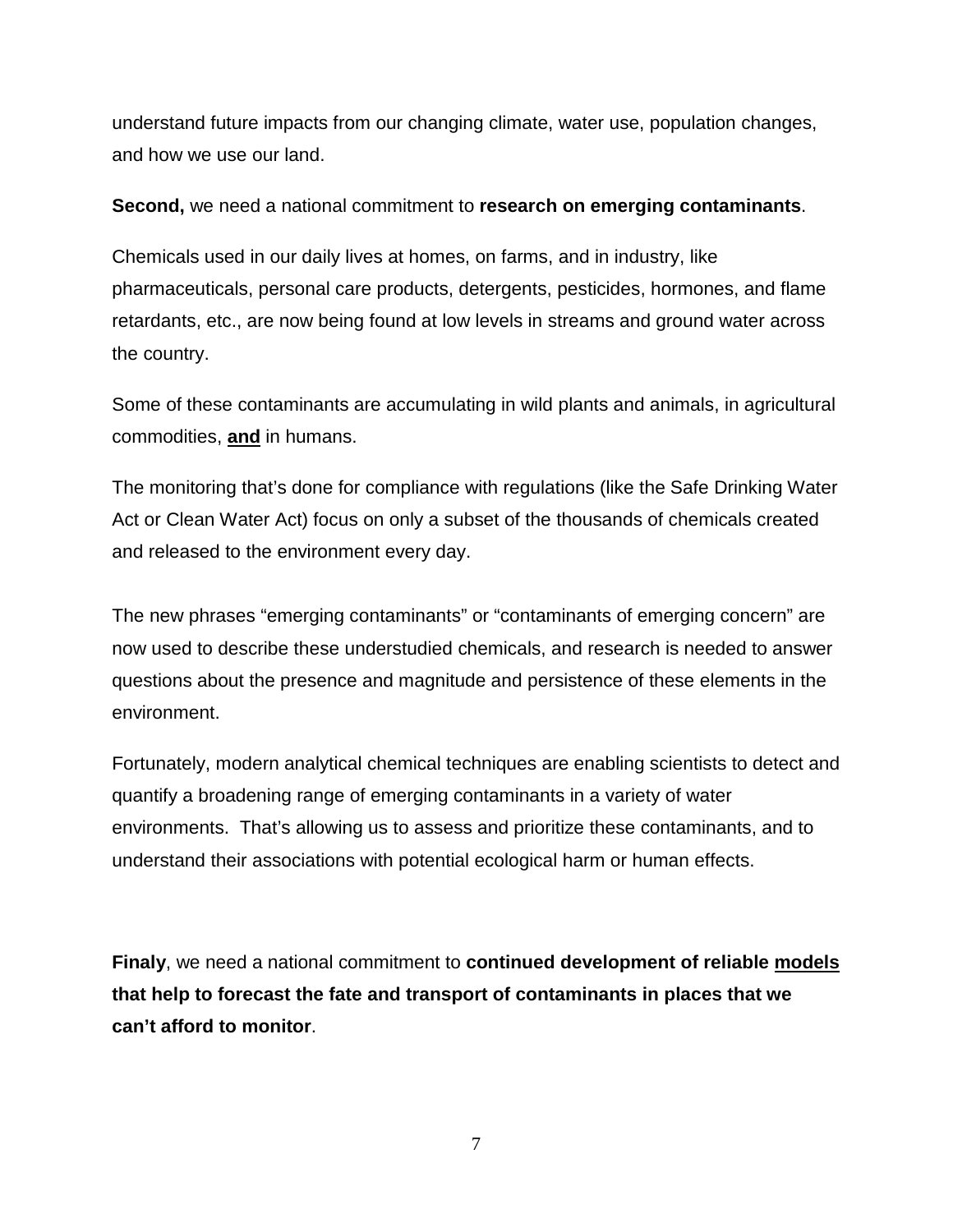These models have to be firmly grounded in long-term observational data. Improvements in modeling will help provide us with the decision-making tools we need to prioritize, manage, and protect our water resources in the most cost effective way.

It's only through these commitments that we as a nation can truly understand how changes in land and water use, climate, and regulatory policies and management strategies will affect water availability for human and ecosystem needs.

**I've looked at this week's conference agenda** and I'm really impressed with the scope of topics, and the discussions of new innovations and cutting-edge tools in waterquality monitoring, and in analysis and reporting. It's obvious to me that solutions to these challenges *ar***e** achievable as technology and expertise have advanced.

**It's particularly notable that there's such widespread interest in sensor technology** – sensors that bring us continuous information in real time –

This kind of information is not only critical to minimize loss of life and property from water-related natural hazards, but also critical to truly understand the timing and severity of contaminant loadings to our waters.

**I'm also impressed by the multi-agency efforts to develop compatible data management systems** that allow the retrieval of data from multiple sources in common formats. These systems are going to help us get the most out of our existing data investments and improve our assessments of streams and ground water.

I want to compliment the USGS and EPA for starting the process of compatible waterquality data and exchange, and we're all benefitted by the extension of that effort to our colleagues in other agencies, like USDA and NOAA.

## **I also commend the efforts of this Council for developing a National Monitoring Network for Coastal Waters and Tributaries.**

We're beginning to get the benefit of land-to-sea assessments in San Francisco Bay, Lake Michigan, and the Delaware Estuary, and these assessments are highlighting different responses to contaminants in estuaries and coastal waters.